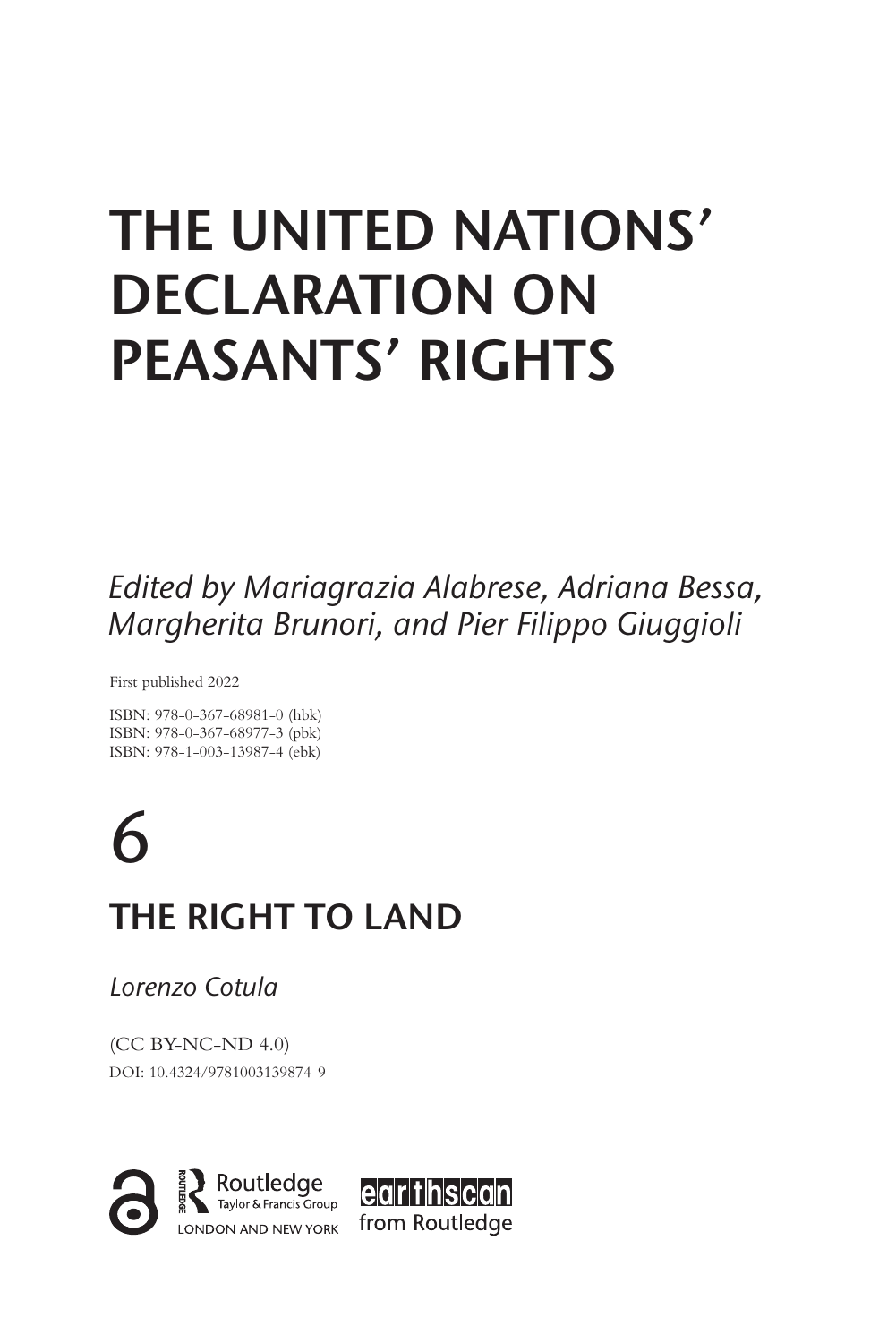# 6 **THE RIGHT TO LAND**

*Lorenzo Cotula*

## **A turning point in human rights law**

When the United Nations General Assembly adopted, by a large majority, the United Nations Declaration on the Rights of Peasants and Other People Working in Rural Areas (UNDROP),<sup>1</sup> it established a new milestone in the historical development of human rights law. The UNDROP is the first global instrument to specifically affirm the rights of peasants – the millions of small-scale agricultural producers who, in the words of the declaration, rely significantly on family labour and have a special attachment to the land.<sup>2</sup> And while non-governmental organisations often front human rights advocacy, the UNDROP is the culmination of a long-term struggle that peasant movements directly led from grassroots to global level, developing a novel approach to agency and representation in international policymaking.3

Compared to other human rights instruments, the UNDROP more explicitly connects rights to economic relations and control over the means of production. The affirmation of peasants' human right to land exemplifies this shift,<sup>4</sup> as does the prominence given to land issues throughout the Declaration. With land playing a foundational role in rural livelihoods and ways of life, the right to land crystallises peasants' deep sociocultural connection to it and its central place in peasants' struggles. Although contexts vary widely, land struggles often revolve around demanding agrarian reform, challenging privatisation, and protecting small-scale producers from large-scale plantations or increased agribusiness control over value chains.

In claiming the right to land, peasant movements have sought to overcome the limitations that conventional human rights constructs have long displayed in sustaining those struggles. For example, the internationally recognised right to property can protect peasants' land rights, including those based on customary systems,<sup>5</sup> but landed elites can – and do – invoke the same right to prevent redistributive reforms.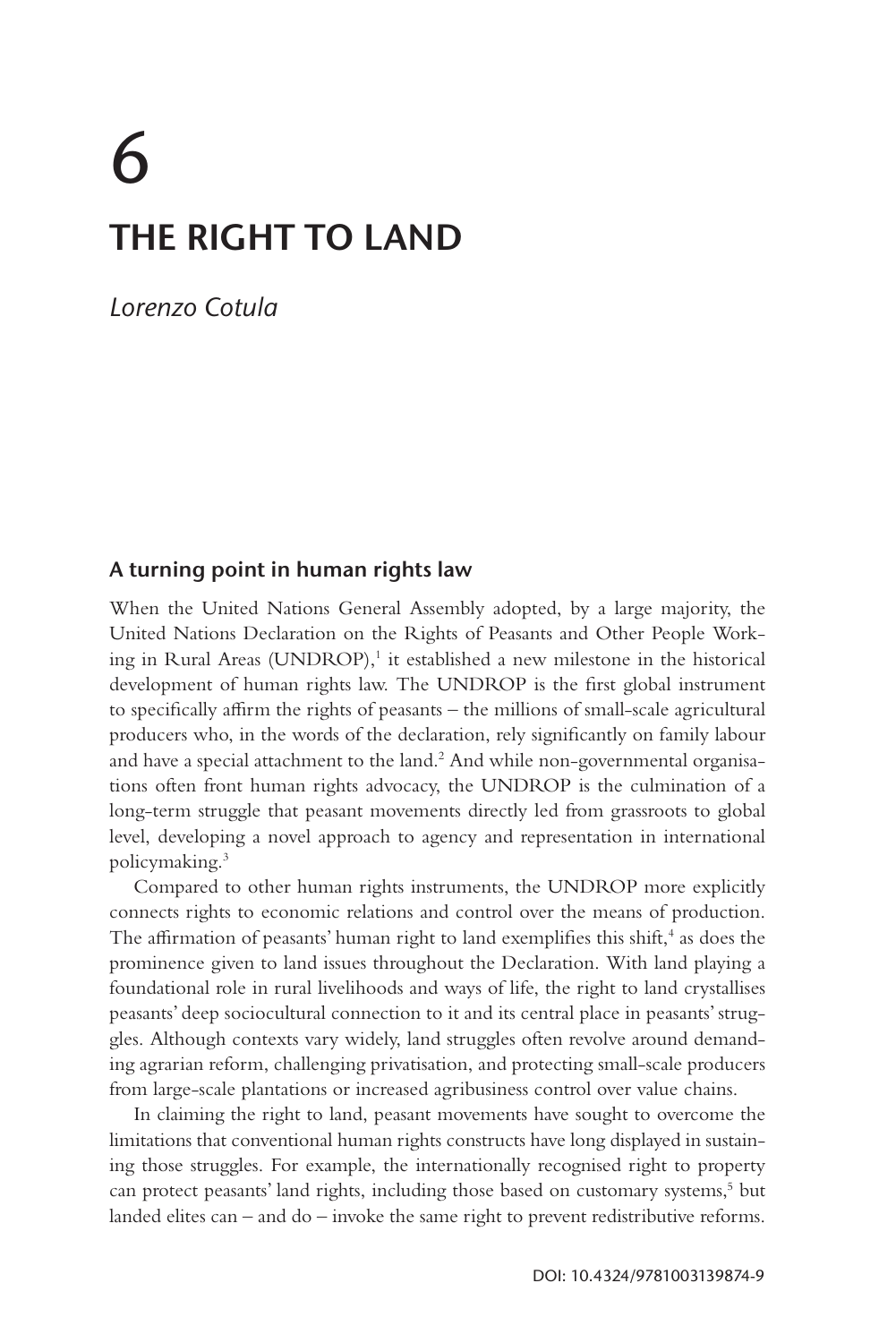And while indigenous peoples have reconfigured the right to collective property as part of efforts to resist extractive industry projects, they often struggle to translate judicial wins into real change, while the very concept of property can contrast with indigenous conceptions of the relationship between humans and nature.<sup>6</sup>

Because land can provide the basis for livelihoods, shelter, ways of life and social identity, the internationally recognised rights to food, housing and culture may require states to address land issues.7 For example, where people source their food directly from the land, protecting their land rights may be a key part of a state's obligation to progressively realise their right to adequate food.<sup>8</sup> These intersections between land and human rights are compelling, but they are also indirect, mediated by the role of land in providing food, housing or the foundations of culture.

International instruments recognise indigenous peoples' rights over their ancestral territories and link control over land to the collective right to self-determination.<sup>9</sup> As recognised in the UNDROP,<sup>10</sup> peasants can be of indigenous descent and thus entitled to these rights. But leaving aside the limitations of these rights,<sup>11</sup> and of the ways they are 'domesticated' in national legal systems,<sup>12</sup> the special nature of such arrangements excludes many people with strong connections to the land but no claim to indigeneity.

Meanwhile, the Voluntary Guidelines on the Responsible Governance of Tenure (VGGT) call on states to recognise, respect, and protect all legitimate tenure rights, including those not protected by law.13 In 2012, the (United Nations) Committee on World Food Security (CFS) endorsed the VGGT as the most comprehensive global soft-law instrument on land and resource governance. As well as protecting peasants' land rights where national legal systems marginalise them, implementing the VGGT would also guide land restitution and redistribution.14 The guidelines establish a strong bond between tenure and human rights, and human rights bodies have referenced them when interpreting human rights treaties.<sup>15</sup> But the VGGT are non-binding, primarily address tenure – rather than human rights – and are located outside the international human rights system.

Building on this tapestry of human rights configurations, the UNDROP's affirmation of peasants' right to land represents a turning point in longstanding efforts to connect land to human rights. It raises questions about the legal contours of the right to land and how this newly affirmed right complements, and intersects with, other human rights. Although such questions are theoretical, they also have practical implications. Restrictive interpretations can hollow out the emancipatory potential of a new right from within, while clarifying the full reverberations of that right can facilitate its use in processes of change. It is therefore important to explore the social, economic, and political circumstances that led to the affirmation of the right to land, what the right to land entails in practice and its potential for bringing about the change peasant movements are fighting for around the world.

## **The land question and peasants' rights**

The right to land is steeped in decades of agrarian struggles. While recognising the limitations of legal processes, peasant movements have long mobilised rights not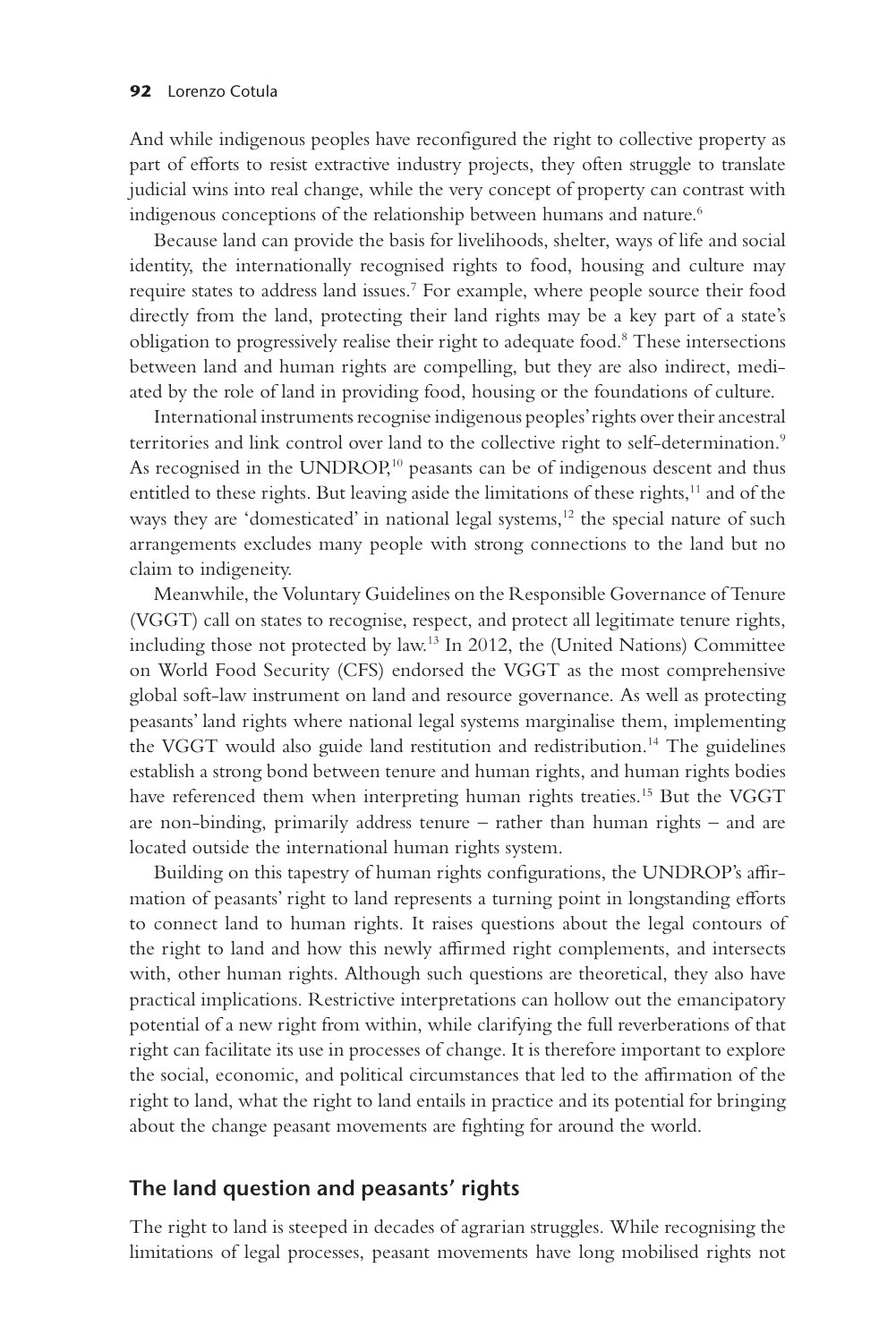only to challenge the building blocks of economic ordering,<sup>16</sup> but also to articulate, in more proactive terms, their vision of agrarian reform and locally controlled food systems.17 Transnational agrarian movement La Via Campesina has been at the forefront of these efforts, integrating rights language in its advocacy and calling for a United Nations instrument that would solemnly affirm the rights of peasants.18

Part of wider political mobilisation that gained momentum from the early 1990s, this global advocacy responded to policy and market forces that increased pressure on the rural world, particularly in the global South, including: 'structural adjustment' programmes imposed by international financial institutions, which reduced state support for farmers in poorer countries; the decline of public intervention in agricultural markets, which increased farmers' exposure to commodity price fluctuations; growing corporate concentration in, and control of, agricultural value chains; and the reconfiguration of international trade in agriculture under terms that favour agribusiness interests.19

The resulting socio-economic transformations squeezed small-scale rural producers, threatened their connection to the land, and undermined their demands for agrarian reform. An emerging body of evidence points to growing inequality in control over land worldwide.<sup>20</sup> Starting in the mid-2000s, the decade-long global surge in transnational deals for monoculture plantations came to epitomise the mounting pressures on peasants' lands.<sup>21</sup> In many contexts, mining, petroleum, and infrastructure projects have compounded these pressures; in others, industrialisation programmes have converted agricultural land into special economic zones for manufacturing activities.<sup>22</sup> Although legislation varies in different jurisdictions, recurring features of the law facilitate land transfers to these large-scale projects. From the structural marginalisation of peasants' land rights, to national reforms that encourage industrial, mining and agribusiness activities, and international treaties that protect foreign investment, these trends make millions of peasants vulnerable to dispossession from 'legalised land grabs.'23 Many activists working to defend land rights under pressure from large-scale projects have faced repression and intimidation.<sup>24</sup>

Meanwhile, demand for food from sprawling urban centres and the integration of more competitive small-scale producers into global value chains have fostered agricultural intensification and commercialisation in many rural areas. In the presence of deep-seated social differentiation – shaped by unequal access to income and means of production, patriarchal social reproduction arrangements, and the weight of age in land decision-making, to mention but a few examples – these processes have underpinned what Ghanaian scholar Kojo Amanor called 'dispossession from below.'25 Those farmers with better resources, information and connections have been able to seize market opportunities, albeit often under terms imposed by buyers. But vast segments of the rural population face barriers in accessing markets, credit, inputs and services, fostering land concentration and dispossession within the smallholder sector.<sup>26</sup>

National land policies in the global South – including those supported or imposed by international financial institutions – have often compounded these problems, advancing approaches that contrast sharply with the social foundations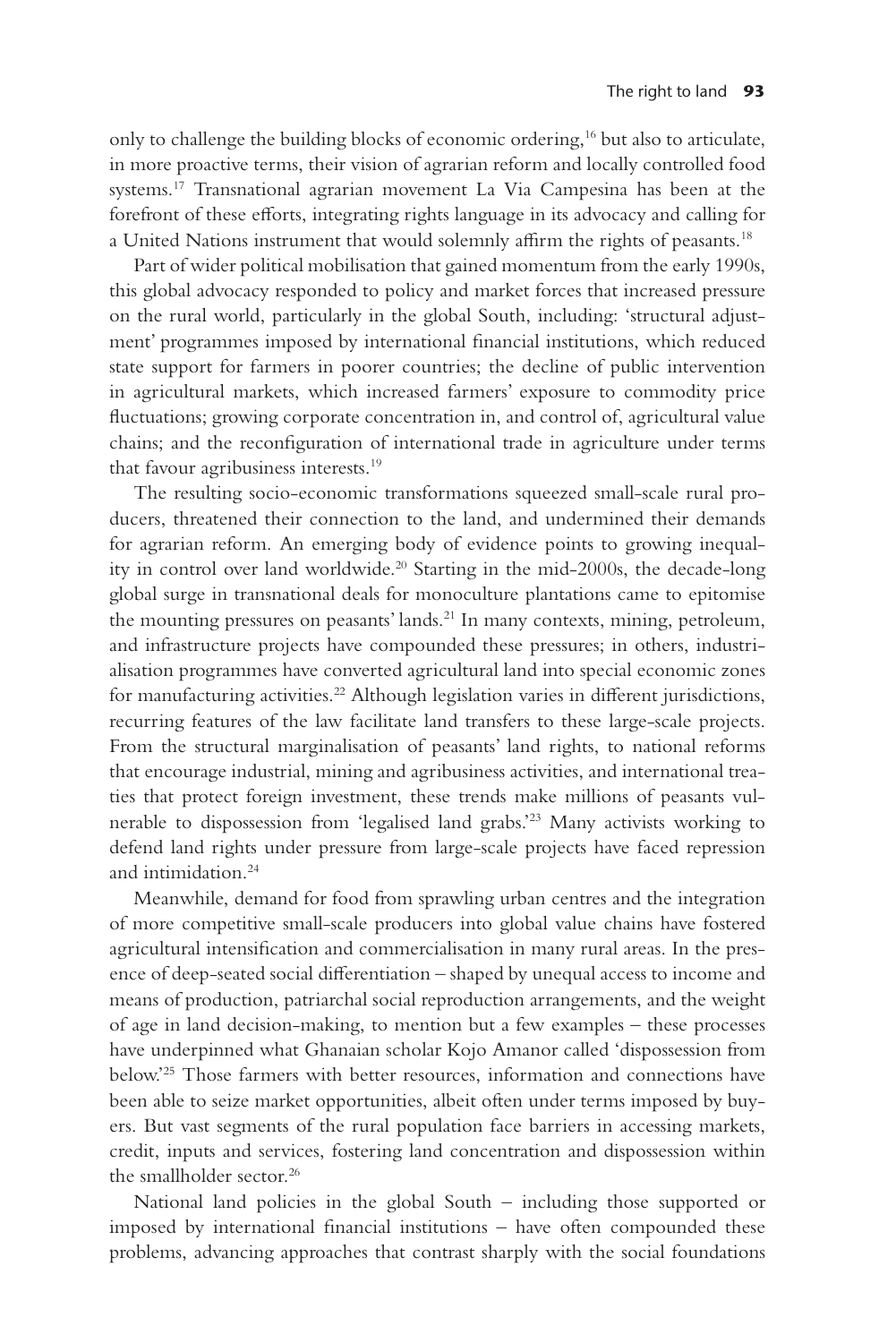of rural realities. For example, policies to individualise and commercialise landholdings have created tensions with customary systems traditionally premised on collective landholding and 'nested' rights, on the deep connection between land, family organisation and social identity, or on the imperative of livestock mobility in the face of variable rainfall patterns.<sup>27</sup> While social, economic and cultural changes have eroded or transformed many traditional systems,<sup>28</sup> this process is often accelerated by official policies that enable urban elites to register rural and peri-urban lands in their names.<sup>29</sup> As a result, the land rights of marginalised rural people have become increasingly precarious, while youths and the landless often struggle to access the land they need to start a family.

In these processes of economic reorganisation and social dislocation, reappropriating the notion of 'peasants' and advocating for international recognition of their rights became an important strategy in agrarian movements' struggle for an alternative model of agricultural development.<sup>30</sup> The right to land featured prominently from the start. When, in the late 1990s, grassroots-level deliberations in West Java, Indonesia, initiated the process of drafting a 'Peasants' Rights Charter,'31 the resulting text affirmed that '[p]easants and their families have the right to enough land to support them,'32 and 'the right to legal protection of their farmland, dwellings, natural resources and biological diversity.'33 Amendments proposed during early consultations with peasants and supportive organisations indicated the need to more explicitly recognise '[t]he right for farming laborers to gain ownership of adequate farming land,'34 highlighting that the land question mattered not only to small-scale producers but to farm workers as well.

And when national peasant organisation and Via Campesina member Serikat Petani Indonesia escalated its advocacy, first to regional level and then to global level,35 and LVC adopted the 'Declaration of Rights of Peasants – Women and Men' to federate the movement around a clear set of global demands, $36$  the right to land was a key policy ask. The declaration frames the connection to land as a fundamental feature of peasant identity, defining peasants as 'a man or woman of the land, who has a direct and special relationship with the land.'37 Under the heading 'Right to land and territory,' the Via Campesina Declaration affirms peasants' right to own land, collectively or individually, for housing and farming; farm their own land and any state land they depend on for their livelihoods; have security of tenure and protection from forcible eviction; reject the acquisition and conversion of land for economic purpose; and benefit from land reform.<sup>38</sup>

Grounded in the life experiences of peasants around the world, the right to land made its way into United Nations talks, featuring in discussions at the OEIGWG on a United Nations Declaration on the Rights of Peasants and Other People Working in Rural Areas. The United Nations Human Rights Council established this working group in 2012 as a result of LVC's advocacy and on the initiative of sympathetic states.<sup>39</sup> The working group drafted the declaration that would ultimately be adopted by the Human Rights Council,<sup>40</sup> and the General Assembly,<sup>41</sup> enshrining the right to land in an international human rights instrument for the first time.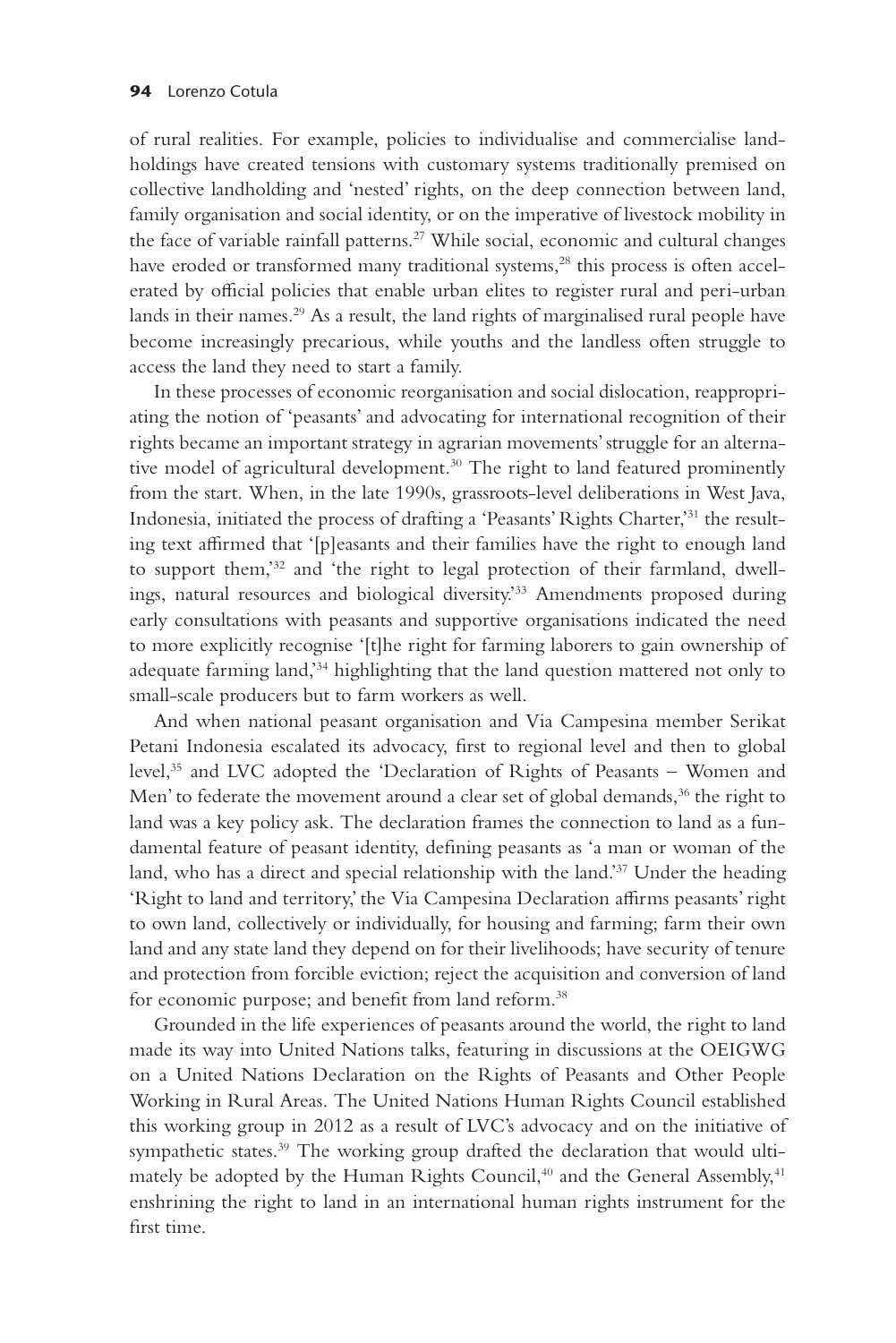#### **The right to land in the UNDROP**

The land question features prominently in the UNDROP, starting in the preamble, which recognises the special relationship between peasants and land, $42$  and which includes land problems in the list of circumstances that justify the affirmation of peasants' rights – conveying alarm at the growing number of peasants who are forcibly displaced every year;<sup>43</sup> stressing that several factors make it difficult for peasants to defend their land rights;<sup>44</sup> stressing that peasant women are often 'denied tenure and ownership of land';<sup>45</sup> recognising that access to land 'is an increasing challenge for rural people';46 and expressing concern about the growing repression of land rights activists.47

Following in the footsteps of the Via Campesina Declaration, the UNDROP affirms the deep connection between people and land in its definition of 'peasants.' As well as listing characteristics related to livelihood systems and labour organisation, the UNDROP identifies peasants as people who have a 'special dependency on and attachment to the land.'48 It also extends rights to 'other people working in rural areas,' clarifying that it applies to any person engaged in land-based activities, such as small-scale agriculture, pastoralism, and hunting or gathering. This includes landless people, agricultural workers, and 'indigenous peoples and local communities *working on the land*.'49

The UNDROP's substantive provisions place considerable emphasis on the relation between human rights and peasants' land and resource rights. And while all rights are indivisible on the juridical plane and the Declaration explicitly rules out hierarchies of rights,<sup>50</sup> it seems politically significant that peasants' right to access the natural resources 'that are required to enjoy adequate living conditions'51 precedes the affirmation of other rights – including the rights to life, physical and mental integrity, and liberty and security of person – in the structure of the Declaration.<sup>52</sup>

Article 17 affirms that peasants and other people living in rural areas have an individual and a collective right to land.<sup>53</sup> This encompasses the right 'to achieve an adequate standard of living, to have a place to live in security, peace and dignity and to develop their cultures.'54 Other international human rights instruments partly frame land issues in the context of strategies to implement other human rights, such as the right to an adequate standard of living and the right to be free from hunger.<sup>55</sup> But the UNDROP establishes a more direct connection between people and land and inverts the conventional approach by inscribing the attainment of an adequate standard of living within the framework of an encompassing human right to land – though the Declaration also recognises a separate, free-standing right to an adequate standard of living for peasants and their families.56 By affirming the value of collective rights and clarifying that the right to land can be exercised collectively as well as individually, the UNDROP aims to reverse the juridical marginalisation of the collective landholding arrangements that often sustain peasants' production systems.57

Article 17 also outlines the practical implications of the right to land. Echoing the language of the VGGT, it calls on states to 'take appropriate measures to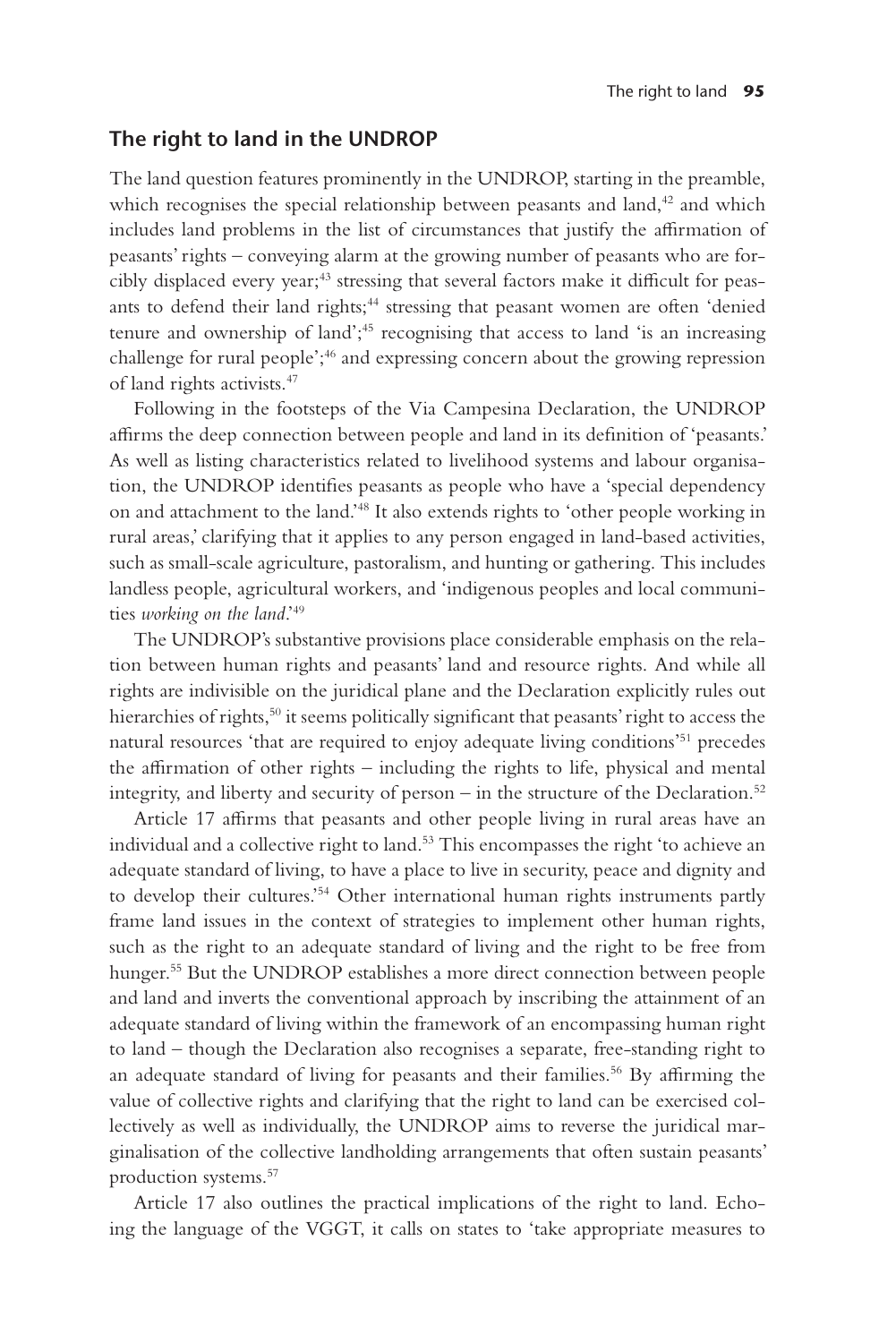provide legal recognition for land tenure rights, including customary land tenure rights not currently protected by law.'58 It also calls on states to 'ensure that peasants and other people working in rural areas are not arbitrarily or unlawfully evicted and that their rights are not otherwise extinguished or infringed.'59 Where violations have occurred, peasants and other people working in rural areas have the right 'to return to their land . . . whenever possible, or to receive just, fair and lawful compensation.'60 A separate provision on peasants' access to justice calls on states to provide effective redress for violations, including actions that have the 'aim or effect' of arbitrarily dispossessing peasants of their land and natural resources.<sup>61</sup>

These protective aspects of the right to land are comparable to 'progressive' interpretations of the right to property, when applied to protecting peasants' land rights. They also converge with, and reinforce, the many provisions of the VGGT that call for recognising, respecting and protecting all legitimate tenure rights. $62$ But the UNDROP goes further than the VGGT, affirming an overarching right to land that pertains to peasants by virtue of their distinctive connection to the land. In addition, the Declaration articulates the imperative of protecting peasants' land rights in direct, tangible terms (referring to 'land' rather than 'property'), without the commodifying baggage that the notion of property inherently entails.<sup>63</sup>

As the UNDROP applies to agricultural workers and the landless as well as small-scale producers, the right to land provides the normative foundations for agrarian reform, including land redistribution and restitution.<sup>64</sup> Article 17 calls on states, 'where appropriate,' to implement agrarian reforms aimed at facilitating 'broad and equitable access to land' and limiting 'excessive concentration and control of land,'65 provided the measures comply with the parameters established in the UNDROP, such as 'securing due recognition and respect for the rights and freedoms of others.'66 Further, the UNDROP calls on states to prioritise landless peasants, young people, and other rural workers when allocating public lands.67

Other international human rights instruments refer to agrarian reform in connection with initiatives to promote 'the most efficient development and utilization of natural resources.'68 But the UNDROP explicitly connects agrarian reform to land concentration and justice. Meanwhile, the VGGT provide guidance on redistributive reform but frame it as an option for states to consider on economic, social or environmental grounds, rather than as a human rights issue.<sup>69</sup> Unlike other international instruments, the UNDROP also calls on states to consider the 'social function' of land as a basis for agrarian reform.<sup>70</sup>

In the early 1900s, French jurist Léon Duguit developed the notion of social function to highlight that property serves public as well as private interests, at once legitimising and limiting its legal protection and configuration.<sup>71</sup> Since then, several constitutional clauses – particularly those emerging in the context of major political change – have linked property to social function. Over the years, public authorities in different countries have relied on social function provisions to justify land redistribution, with varying degrees of success.<sup>72</sup> The UNDROP's reference to the social function of land taps into this juristic tradition to affirm the inherent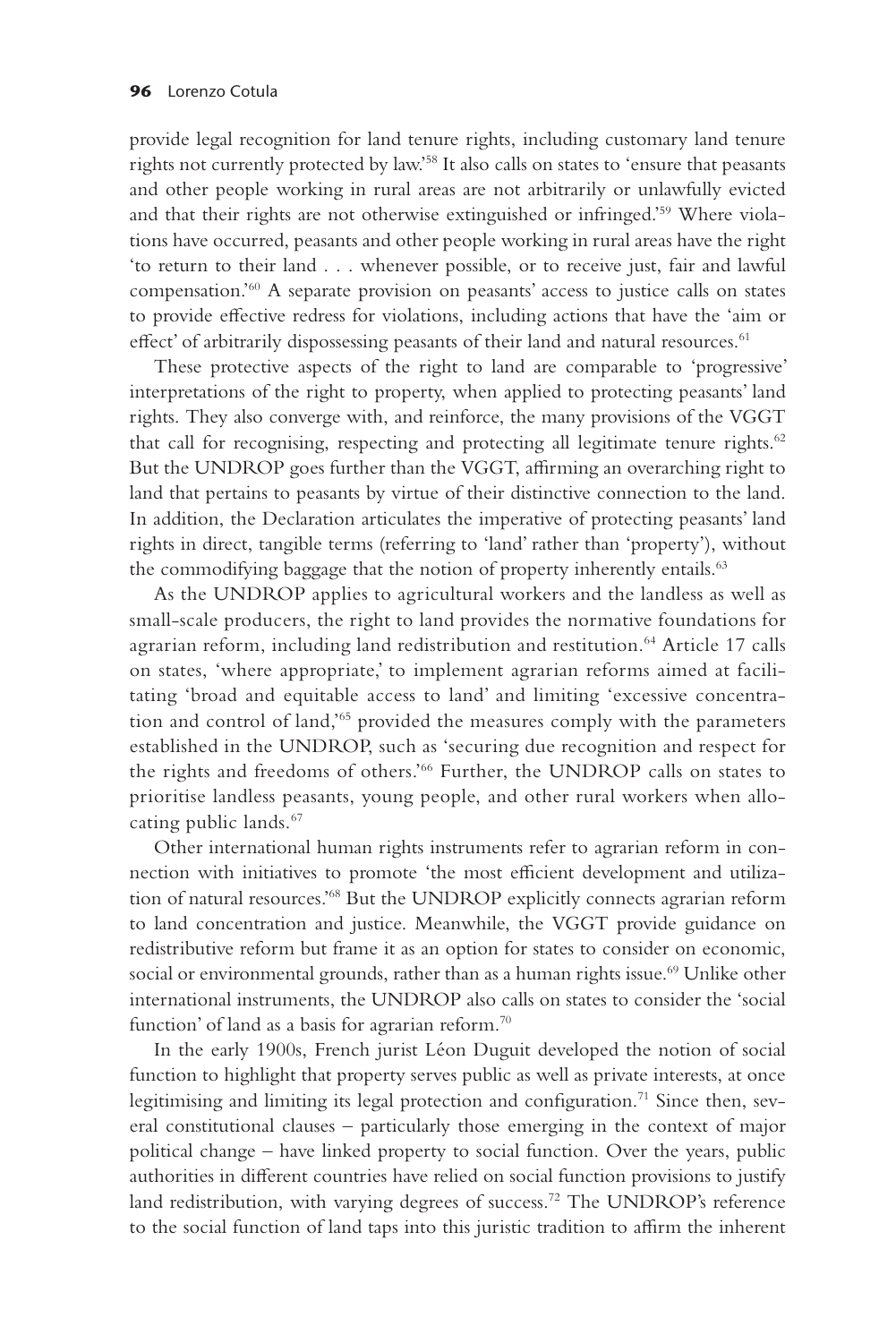limitations of property, not explicitly found in other international texts,73 and to strengthen the case for agrarian reform.

Recognising social differentiation in land relations and its partial grounding in structural discrimination under national laws, Article 17 also calls on states to 'remove and prohibit' discrimination relating to the right to land. This includes discrimination resulting from a 'change of marital status, lack of legal capacity or lack of access to economic resources.'74 Article 3 enshrines a more general prohibition of discrimination and includes property among the prohibited grounds of discrimination.<sup>75</sup>

Other more general provisions of the UNDROP also have a bearing on the right to land. Carefully worded clauses call on states to ensure that peasants and other people working in rural areas have a say in decisions that could affect 'their lives, land and livelihoods,' and to recognise the role of 'strong and independent' organisations that represent peasants and people working in rural areas.76 When affirming the right to land, Article 17 explicitly references the general limitations clause in Article  $28$ ,<sup>77</sup> which states that peasants' rights can only be subject to limitations that are determined by law, comply with international human rights obligations, and are necessary to respect the rights of others or for 'meeting the just and most compelling requirements of a democratic society.'78

#### **From words to practice**

Faced with profound changes that threaten peasants' lands, livelihoods and ways of life, agrarian movements have wielded the language of rights to *affirm* peasants' connection to land as a defining feature of their identity; *defend* this bond in the face of encroachment and dispossession; and *fulfil* it through land redistribution or restitution. Successive drafting efforts have evolved from the aspirational ambitions of grassroots deliberations to the politics of inter-governmental negotiations.79 The affirmation of the right to land is the story of social movements shaping human rights from the ground up. And by providing a universal construct that abstracts from the great diversity of land problems and arrangements, the right to land establishes a new channel for translating local struggles into global action. Compared to other international instruments, the UNDROP is more explicit in articulating the protection of land rights in human rights terms, recognising diverse tenure models – including collective forms of landholding – and establishing the normative foundations for agrarian reform inspired by principles of social justice.

As a result, the right to land cuts across recognition, representation and material distribution. In emphasising peasants' 'special attachment' to land, the UNDROP highlights the strong connection between place, history and culture and the fundamental role of land in shaping social identity and a shared sense of belonging.<sup>80</sup> At the same time, the right to land reflects a concern about control over the means of production. This is part of an overarching 'right to produce' that runs through the Declaration, starting with its definition of peasants as people who engage in agricultural production,<sup>81</sup> through its emphasis on the value of work itself (including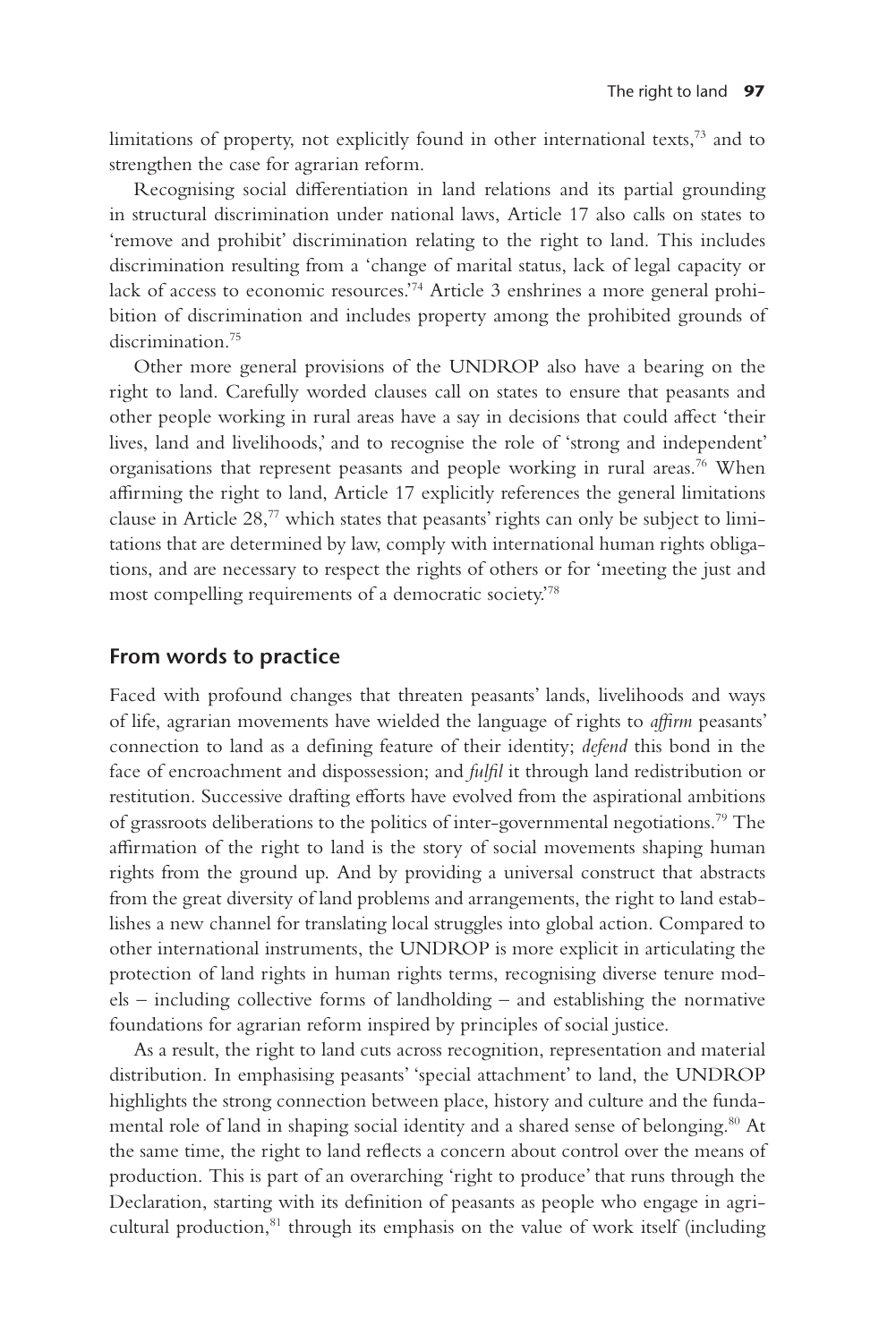'people working in rural areas' in its title) and the place of work as a source of social identity (defining peasants by their reliance on family or household labour<sup>82</sup>), to its affirmation of peasants' right to work.<sup>83</sup>

More than establishing safety nets for secure access to basic goods such as food and housing, the UNDROP affirms the agency of peasants to advance their own vision of rural development, in the face of inequitable relations affecting production and trade. This framing creates strong connections between the right to land and other rights related to the spheres of work and production – because land and labour struggles often intersect,<sup>84</sup> because farm workers may claim land redistribution or restitution,<sup>85</sup> and because effective agrarian reform requires not only transferring land but also improving access to credit, inputs and extension services.<sup>86</sup>

There are difficult challenges to realising the right to land. Pressures on peasants' lands originate from structural transformations that affect global commodity markets, food systems, the organisation of government, and relations between rural and urban worlds. These processes are hard to counter, let alone reverse. Although the public policies that underpin them are potentially reversible, or at least adjustable, international soft-law instruments do not, in themselves, alter entrenched patterns of land ownership or the legal arrangements that protect the landholdings of transnational businesses in the face of demands for consultation, restitution or redistribution.87 The majority vote at the United Nations General Assembly, with several higher-income countries voting against the adoption of the UNDROP or abstaining, echoes the challenges that states in the global South have long faced when challenging aspects of economic governance, such as through historical advocacy on the New International Economic Order and the right to development.<sup>88</sup>

The real challenge, then, lies in moving from the right to land to concrete changes in the policies and processes that shape control over land. Legal strategies may have a role to play – for example, by mobilising the right to land to influence the interpretation of binding law, including other human rights, in legal proceedings. International human rights bodies such as the HRC and the IACHR have already started considering the UNDROP in their interpretation of binding human rights treaties.<sup>89</sup> National courts could follow this lead. The right to land could also inspire novel approaches for reforming national laws and institutions.

But land is eminently political, and vested interests at local to global levels are likely to resist real change. The repression many land rights defenders have suffered for their advocacy in the face of agribusiness and extractive industry projects worldwide is a reminder of the often brutal opposition to land rights claims.<sup>90</sup> In most cases, addressing complex land questions will require political strategies, with rights approaches helping reframe the issues, catalyse collective action, and shift the prevailing 'common sense.'91

How activists will mobilise the right to land, in discursive practices or legal proceedings, and with what results, will determine the bearing the UNDROP will have on land relations in the longer term. In the meantime, there is little doubt that the right to land constitutes an important milestone in efforts to connect land to human rights. Its legal contours show that rights constructs can significantly depart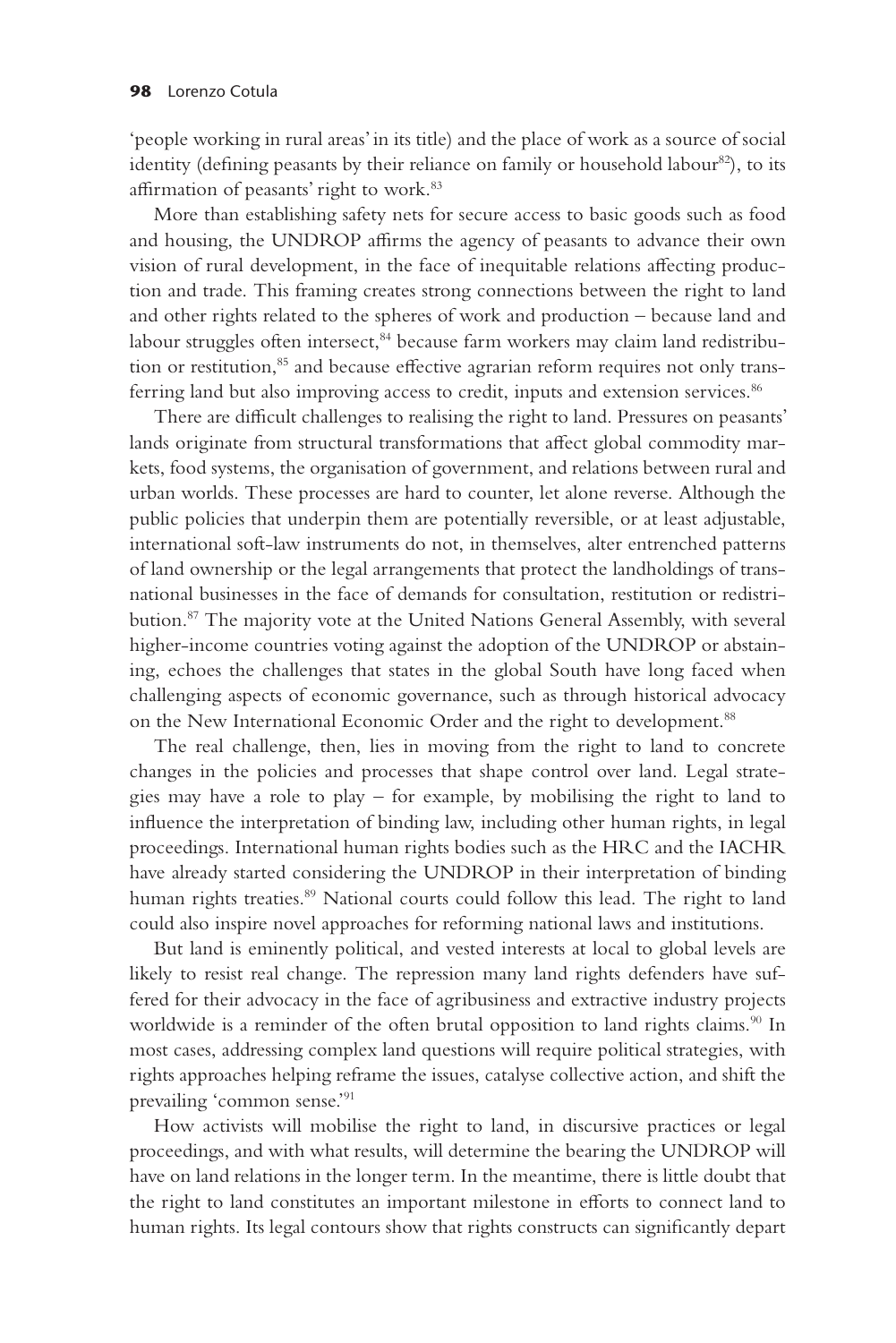from the traditional canon, while its affirmation from the ground up highlights the power of agency in shaping human rights.<sup>92</sup> The struggle for affirming the right to land must now transition to the struggle for implementation.

### **Notes**

- 1 UN General Assembly, 'United Nations Declaration on the Rights of Peasants and Other People Working in Rural Areas' (17 December 2018) UN Doc A/RES/73/165. Voting patterns largely reflected dividing lines between global North and South: Australia, Israel, New Zealand, Sweden, the United Kingdom, and the United States were among the eight states that voted against, while Austria, Belgium, Canada, France, Germany, Italy, Japan, the Netherlands, the Republic of Korea, the Russian Federation, Singapore, and Spain were among the 54 states that abstained. See UN General Assembly Official Records,'73rd Sess., 55th plenary meeting at 25' (17 December 2018) UN Doc A/73/PV.55. This chapter builds on ideas presented in Lorenzo Cotula, 'Between Hope and Critique: Human Rights, Social Justice and Re-Imagining International Law from the Bottom Up' (2020) 48(2) *Georgia Journal of International and Comparative Law* 473–521.
- 2 'For the purposes of the present Declaration, a peasant is any person who engages or who seeks to engage, alone, or in association with others or as a community, in smallscale agricultural production for subsistence and/or for the market, and who relies significantly, though not necessarily exclusively, on family or household labour and other non-monetized ways of organizing labour, and who has a special dependency on and attachment to the land' (UNDROP, art. 1.1).
- 3 Priscilla Claeys, 'The Rise of New Rights for Peasants: From Reliance to NGO Intermediaries to Direct Representation' (2018) 9(3–4) *Transnational Legal Theory* 394–7.
- 4 UN Human Rights Council, 'United Nations Declaration on the Rights of Peasants and Other People Working in Rural Areas' (8 October 2018) UN Doc A/HRC/ RES/39/12, art. 17.1. On the right to land in the UNDROP, see also Christophe Golay, 'Research Brief: The Right to Land and Other Natural Resources' (2020) *Geneva Academy of International Humanitarian Law and Human Rights*. For reflections preceding the adoption of the declaration, see Melik Özden, *The Right to Land* (Europe-Third World Centre – CETIM 2014); Sofia Monsalve Suárez, *The Right to Land and Other Natural Resources in the United Nations Declaration on the Rights of Peasants and Other People Working in Rural Areas* (FIAN International 2015); Kaitlin Cordes, 'Is there a Human Right to Land?' (8 November 2017) Columbia Centre on Sustainable Investment blog <https:// blogs.ei.columbia.edu/2017/11/08/is-owning-land-a-human-right/> accessed 28 April 2021; Priscilla Claeys, 'The Right to Land and Territory: New Human Right and Collective Action Frame' in Olivier De Schutter and Balakrishnan Rajagopal (eds), *Property Rights from Below: Commodification of Land and the Counter-Movement* (Routledge 2020) 131–48. For a broader discussion of land and natural resources in international law, see Elisa Morgera and Kati Kulovesi (eds), *International Law and Natural Resources* (Edward Elgar 2016).
- 5 See also Christophe Golay and Ioana Cismas, 'Legal opinion: The Right to Property from a Human Rights Perspective' (2010) *SSRN* <https://papers.ssrn.com/sol3/papers. cfm?abstract\_id=1635359> accessed 25 April 2021.
- 6 For a fuller discussion, see Lorenzo Cotula, 'Between Hope and Critique: Human Rights, Social Justice and Re-Imagining International Law from the Bottom Up' (2020) 48(2) *Georgia Journal of International and Comparative Law* 473–521. See also Thomas M. Antkowiak, 'Rights, Resources, and Rhetoric: Indigenous Peoples and the Inter-American Court' (2013) 35 *University of Pennsylvania Journal of International Law* 113–87; Maximiliano Mendieta Miranda and Julia Cabello Alonso, *Advancing Indigenous Peoples' Rights through Regional Human Rights Systems: The Case of Paraguay* (International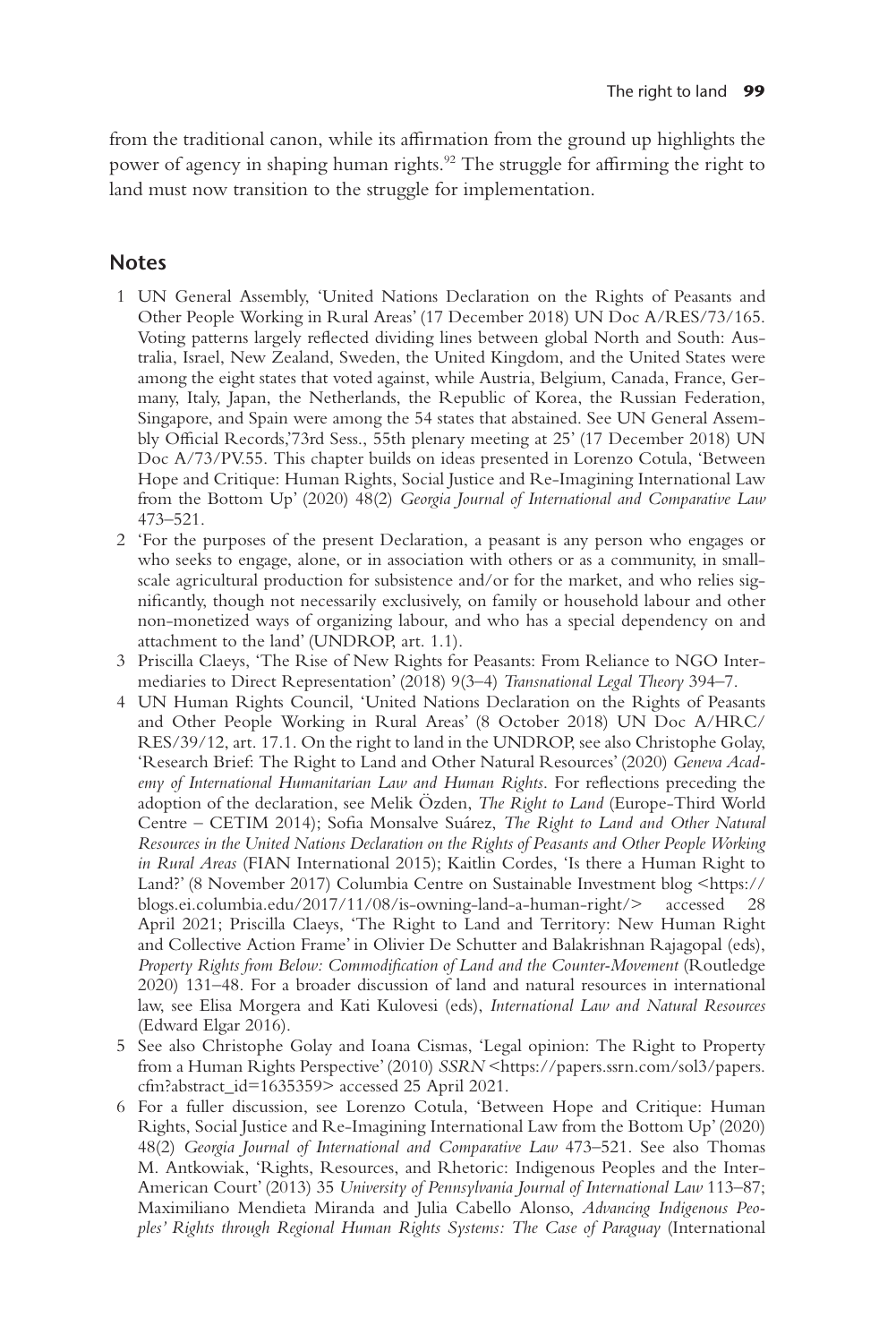Institute for Environment and Development 2017); Joel E. Correia, 'Indigenous Rights at a Crossroads: Territorial Struggles, the InterAmerican Court of Human Rights, and Legal Geographies of Liminality' (2018) 97 *Geoforum* 73–83.

- 7 See also Jérémie Gilbert, 'Land Rights as Human Rights: The Case for a Specific Right to Land' (2014) 10(18) *Sur – International Journal on Human Rights* 113–35; Cordes, 'Is there a Human Right to Land?,' supra note 4.
- 8 UN General Assembly, 'Report of the Special Rapporteur on the Right to Food' (11 August 2010) UN Doc A/65/281; Oliver De Schutter, 'The Emerging Human Right to Land' (2010) 12 *International Community Law Review* 303–34. See also Lorenzo Cotula (ed), *The Right to Food and Access to Natural Resources. Using Human Rights Arguments and Mechanisms to Improve Resource Access for the Rural Poor* (FAO 2008).
- 9 International Labour Organization (ILO), Indigenous and Tribal Peoples Convention (27 June 1989) C169, artt. 13–9; UN General Assembly, 'United Nations Declaration on the Rights of Indigenous Peoples' (2 October 2007) UN Doc A/RES/61/295. See also Megan Davis, 'Indigenous Struggles in Standard-Setting: The United Nations Declaration on the Rights of Indigenous Peoples' (2008) 9(2) *Melbourne Journal of international Law* 439–71; Jesse Hohmann and Marc Weller (eds), *The U.N. Declaration on the Rights of Indigenous Peoples: A Commentary* (Oxford University Press 2018); Jérémie Gilbert and Corinne Lennox, 'Towards New Development Paradigms: The United Nations Declaration on the Rights of Indigenous Peoples as a Tool to Support Self-Determined Development' (2019) 23 *International Journal of Human Rights* 104–24.
- 10 UNDROP, supra note 4, art. 1.3.
- 11 Karen Engle, 'On Fragile Architecture: The UN Declaration on the Rights of Indigenous Peoples in the Context of Human Rights' (2011) 22(1) *European Journal of International Law* 141–63.
- 12 See, for example, Armando Guevara Gil and Carla Cabanillas Linares, 'Mineralizing the Right to Prior Consultation: From Recognition to Disregard of Indigenous and Peasant Rights in Peru' (2020) 20(1) *Global Jurist*.
- 13 FAO CFS, 'Voluntary Guidelines on the Responsible Governance of Tenure of Land, Fisheries and Forests in the Context of National Food Security' (VGGT) (11 May 2012) CL 144/9 Appendix D. See, e.g., paras. 1.1, 2.2.3.2, 4.4, and 5.3.
- 14 Ibid., ss. 14 and 15.
- 15 UN Committee on the Elimination of Discrimination against Women, 'General Recommendation No 34 on the Rights of Rural Women' (7 March 2016) CEDAW/C/ GC/34, para. 36(a).
- 16 See, for example, Yudha Fathoni, *Challenging the Constitutionality of Indonesia's Investment Law* (International Institute for Environment and Development 2014).
- 17 See, for example, Eric T. Hoddya and Jonathan E. Ensorb, 'Brazil's Landless Movement and Rights "from Below"' (2018) 63 *Journal of Rural Studies* 74–82; George Mészáros, *Social Movements, Law and the Politics of Land Reform: Lessons from Brazil* (Routledge 2013).
- 18 Marc Edelman and Carwil James, 'Peasants' Rights and the UN System: Quixotic Struggle? Or Emancipatory Idea Whose Time Has Come?' (2011) 38(1) *Journal of Peasant Studies* 81–108. See also Priscilla Claeys, 'Food Sovereignty and the Recognition of New Rights for Peasants at the UN: A Critical Overview of La Via Campesina's Rights Claims over the Last 20 Years' (2014) 12(4) *Globalizations* 452–65.
- 19 For a discussion of some of these trends, see Saturnino M. Borras Jr., 'The Politics of Transnational Agrarian Movements' (2010) 41(5) *Development and Change* 771–803; Peter Rosset, 'Re-thinking Agrarian Reform, Land and Territory in La Via Campesina' (2013) 40(4) *Journal of Peasant Studies* 721–75; Michael Fakhri, *Sugar and the Making of International Trade Law* (Cambridge University Press 2014); Jennifer Clapp, 'The Problem with Growing Corporate Concentration and Power in the Global Food System' (2021) *Nature Food* 1–5. See also Edelman and James, 'Peasants' Rights and the UN System,' supra note 18, at 88–9.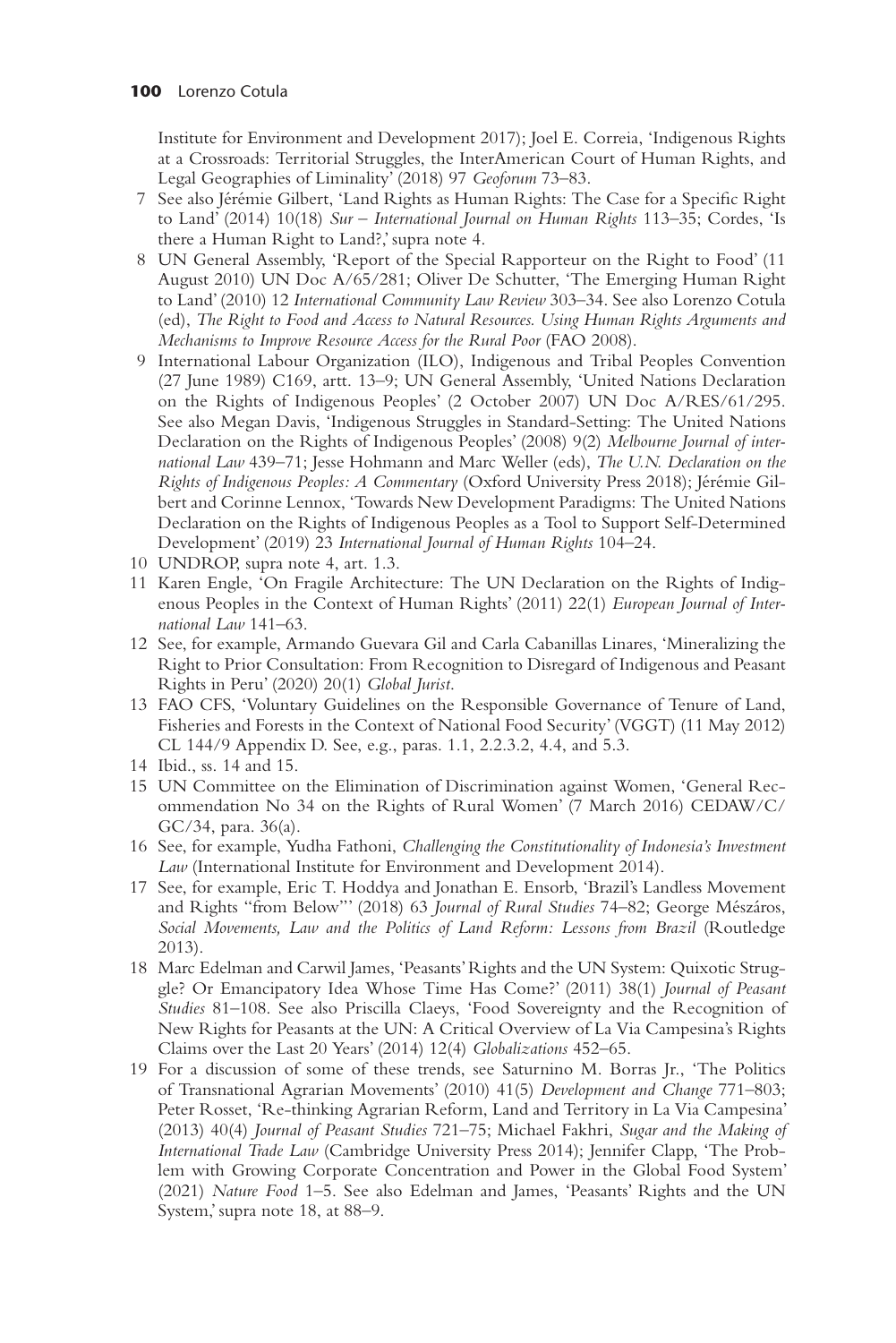- 20 Ward Anseeuw and Giulia M. Baldinelli, *Uneven Ground: Land Inequality at the Heart of Unequal Societies* (International Land Coalition 2020).
- 21 See, for example, Ward Anseeuw, Mathieu Boche, Thomas Breu, Markus Giger, Jann Lay, Peter Messerli and Kerstin Nolte, *Transnational Land Deals for Agriculture in the Global South: Analytical Report based on the Land Matrix Database* (International Land Coalition 2012); Saturnino M. Borras Jr., Jennifer C. Franco, S. Ryan Isakson, Les Levidow and Pietje Vervest, 'The Rise of Flex Crops and Commodities: Implications for Research' (2016) 43(1) *Journal of Peasant Studies* 93–15; Jampel Dell'Angelo, Paolo D'Odorico, Maria Cristina Rulli and Philippe Marchand, 'The Tragedy of the Grabbed Commons: Coercion and Dispossession in the Global Land Rush' (2017) 92 *World Development* 1–12; Lorenzo Cotula, ' "Land Grabbing" and International Investment Law: Toward a Global Reconfiguration of Property?' in Andrea K. Bjorklund (ed), *Yearbook on International Investment Law & Policy 2014–2015* (Oxford University Press 2016) 177–214; Kaitlin Y. Cordes and Anna Bulman, 'Corporate Agricultural Investment and the Right to Food: Addressing Disparate Protections and Promoting Rights-Consistent Outcomes' (2016) 20 *UCLA Journal of International Law and International Affairs* 87–161.
- 22 See, for example, Chaumtoli Huq, 'Charting Global Economic Inequalities and Emancipatory Human Rights Responses from the Ground Up: The Tea Workers' Movement of Bangladesh' (2020) 52(1) *Columbia Human Rights Law Review* 372–440.
- 23 Lorenzo Cotula, '(Dis)integration in Global Resource Governance: Extractivism, Human Rights, and Investment Treaties' (2020) 23(2) *Journal of International Economic Law* 431–54. See also GRAIN, *Asia's Agrarian Reform in Reverse: Laws Taking Land out of Small Farmers' Hands* (GRAIN 2015); Kevin Woods, 'A Political Anatomy of Land Grabs' *Myanmar Times* (3 March 2014) <www.mmtimes.com/national-news/9740-apolitical-anatomy-of-land-grabs.html> accessed 9 June 2021.
- 24 UN Human Rights Council, 'Report of the Special Rapporteur on the Rights of Indigenous Peoples' (10 August 2018) UN Doc A/HRC/39/17. See also Global Witness, *Defending Tomorrow: The Climate Crisis and Threats against Land and Environmental Defenders* (Global Witness 2020).
- 25 Kojo S. Amanor, 'Global Resource Grabs, Agribusiness Concentration and the Smallholder: Two West African Case Studies' (2012) 39(3–4) *Journal of Peasant Studies* 731–49.
- 26 Ibid. For an oft-cited framework to describe rural differentiation in the context of commercial agriculture, see Andrew Dorward, 'Integrating Contested Aspirations, Processes and Policy: Development as Hanging In, Stepping Up and Stepping Out' (2009) 27(2) *Development Policy Review* 131–46.
- 27 See, for example, Comité Technique Foncier et Développement, *La Formalisation des Droits sur la Terre dans les Pays du Sud: Dépasser les Controverses et Alimenter les Strategies* (Ministère des Affaires Étrangères et du Développement International / Agence Française de Développement 2015). See also Patrick McAuslan, 'Only the Name of the Country Changes: The Diaspora of European Land Law in Commonwealth Africa,' in Camilla Toulmin and Julian Quan (eds), *Evolving Land Rights, Policy and Tenure in Africa (*Department for International Development/International Institute for Environment and Development / Natural Resource Institute 2000) *75–96*; Jean-Pierre Chauveau and Philippe Lavigne Delville, 'Quelles Politiques Foncières Intermédiaires en Afrique Rurale Francophone?' in Marc Lévy (ed), *Comment Réduire Pauvreté et Inégalités: Pour une Méthodologie des Politiques Publiques* (Karthala 2002) 211–39; Ambreena Manji, *The Politics of Land Reform in Africa: From Communal Tenure to Free Markets* (Zed Books 2006); Ben Cousins, 'Characterising "Communal" Tenure: Nested Systems and Flexible Boundaries' in Aninka Claasens and Ben Cousins (eds), *Land, Power and Custom: Controversies Generated by South Africa's Communal Land Rights Act* (UCT Press and Ohio University Press 2008) 109–37; Oussouby Touré, *Sécurisation du Foncier Pastoral en Afrique de l'Ouest: Des Modèles Divers et Riches d'Enseignements* (International Institute for Environment and Development 2018); Camilla Toulmin, *Land, Investment and Migration: Thirty-five Years of Village Life in Mali* (Oxford University Press 2020).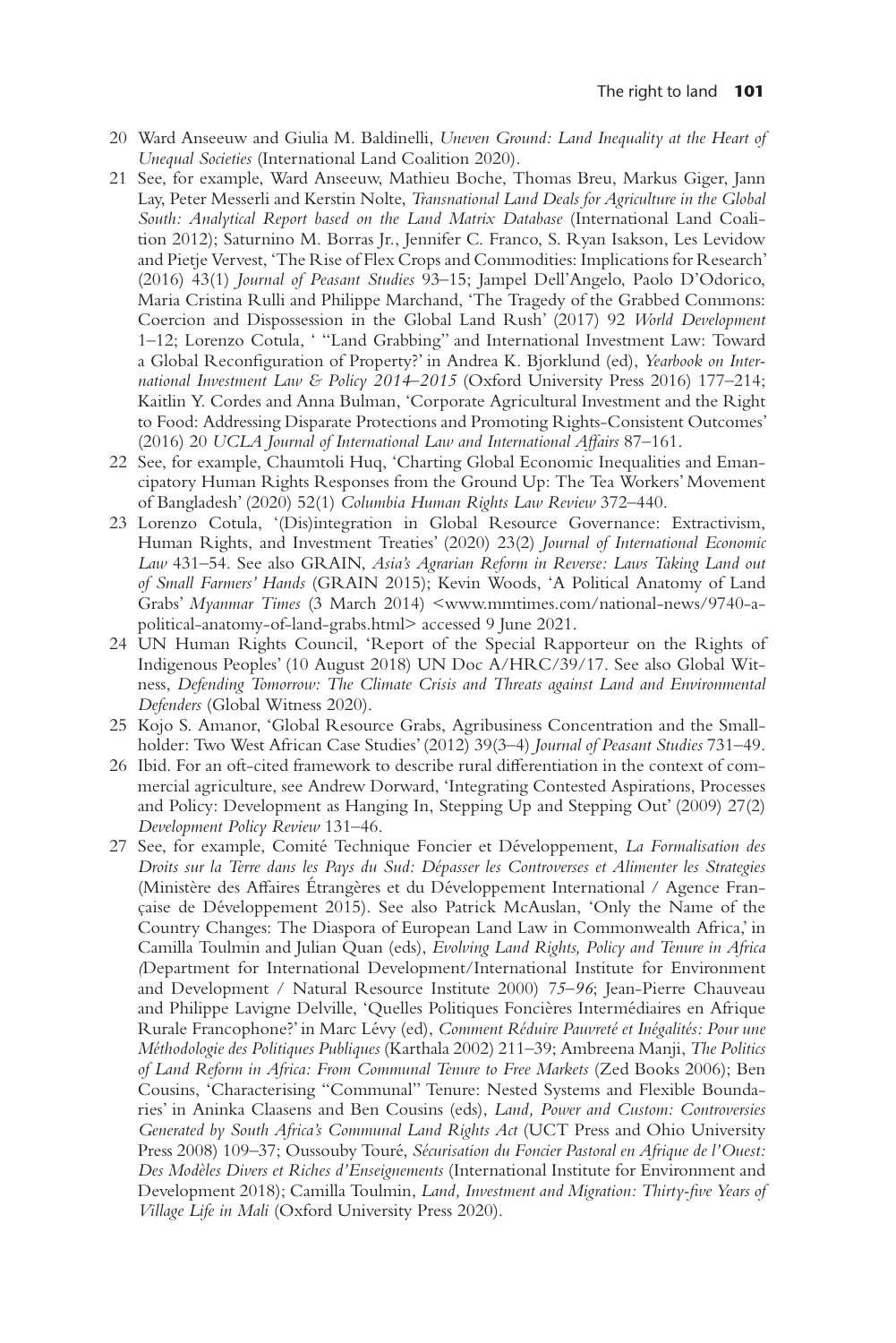- 28 See, for example, Admos Chimhowu, 'The "New" African Customary Land Tenure. Characteristic, Features and Policy Implications of a New Paradigm' (2019) 81 *Land Use Policy* 897–903. See also Lorenzo Cotula (ed), *Changes in "Customary" Land Tenure Systems in Africa* (International Institute for Environment and Development 2006).
- 29 See, for example, Moussa Djiré, *Land Registration in Mali No Land Ownership for Farmers? Observations from Peri-Urban Bamako* (International Institute for Environment and Development 2007).
- 30 Edelman and James, 'Peasants' Rights and the UN System,' supra note 18, at 83–92. See also Nora McKeon, 'One Does Not Sell the Land upon Which the People Walk: Land Grabbing, Transnational Rural Social Movements, and Global Governance' (2013) 10(1) *Globalizations*, 105–22.
- 31 See Mansour Fakih, Toto Rahardjo, and Michel Pimbert, *Community Integrated Pest Management in Indonesia: Institutionalizing Participation and People Centered Approaches* (particularly at 70–5 and Annex 5 containing a draft Peasant's Rights Charter, International Institute for Environment and Development 2003). On the role of participatory action research supported by the International Institute for Environment and Development (IIED) in the early stages of the development of peasants' rights, see Claeys, 'The Right to Land and Territory,' supra note 4, at 136.
- 32 Draft Peasants' Rights Charter, published as Annex 5 to Fakih, Rahardjo and Pimbert, *Community Integrated Pest Management in Indonesia*, supra note 31, art. A.7. See also art. B.16.
- 33 Ibid., art. B.20.
- 34 Fakih, Rahardjo and Pimbert, *Community Integrated Pest Management in Indonesia*, supra note 31, at 159.
- 35 Claeys, 'Food Sovereignty and the Recognition of New Rights for Peasants at the UN,' supra note 18, 5–6.
- 36 La Via Campesina, *Declaration of Rights of Peasants Women and Men* (2009).
- 37 Ibid., art. 1.
- 38 Ibid., art. 4.
- 39 UN Human Rights Council 'Promotion and Protection of the Human Rights of Peasants and other People Working in Rural Areas' UN Doc A/HRC/RES/21/19 (11 October 2012). See the materials, <www.ohchr.org/EN/HRBodies/HRC/Rural Areas/Pages/WGRuralAreasIndex.aspx>, including: Christophe Golay, *Legal Reflections on the Rights of Peasants and Other People Working in Rural Areas* (Geneva Academy of International Humanitarian Law and Human Rights 2013); Geneva Academy of International Humanitarian Law and Human Rights, *The Right to Land and Other Natural Resources* (Geneva Academy of International Humanitarian Law and Human Rights 2017).
- 40 Human Rights Council, 'Promotion and Protection of all Human Rights, Civil, Political, Economic, Social and Cultural Rights, Including the Right to Development' UN Doc A/HRC/39/L.16 (26 September 2018).
- 41 UN General Assembly, 'United Nations Declaration on the Rights of Peasants and Other People Working in Rural Areas,' supra note 1.
- 42 UNDROP, supra note 4, sixth preambular para.
- 43 UNDROP, supra note 4, 11th preambular para.
- 44 UNDROP, supra note 4, 15th preambular para.
- 45 UNDROP, supra note 4, 13th preambular para.
- 46 UNDROP, supra note 4, 16th preambular para.
- 47 UNDROP, supra note 4, 19th preambular para.
- 48 UNDROP, supra note 4, art. 1.1.
- 49 UNDROP, supra note 4, artt. 1.2–1.4, emphasis added.
- 50 UNDROP, supra note 4, fifth preambular para.
- 51 UNDROP, supra note 4, art. 5.
- 52 UNDROP, supra note 4, art. 6.
- 53 UNDROP, supra note 4, art. 17.1.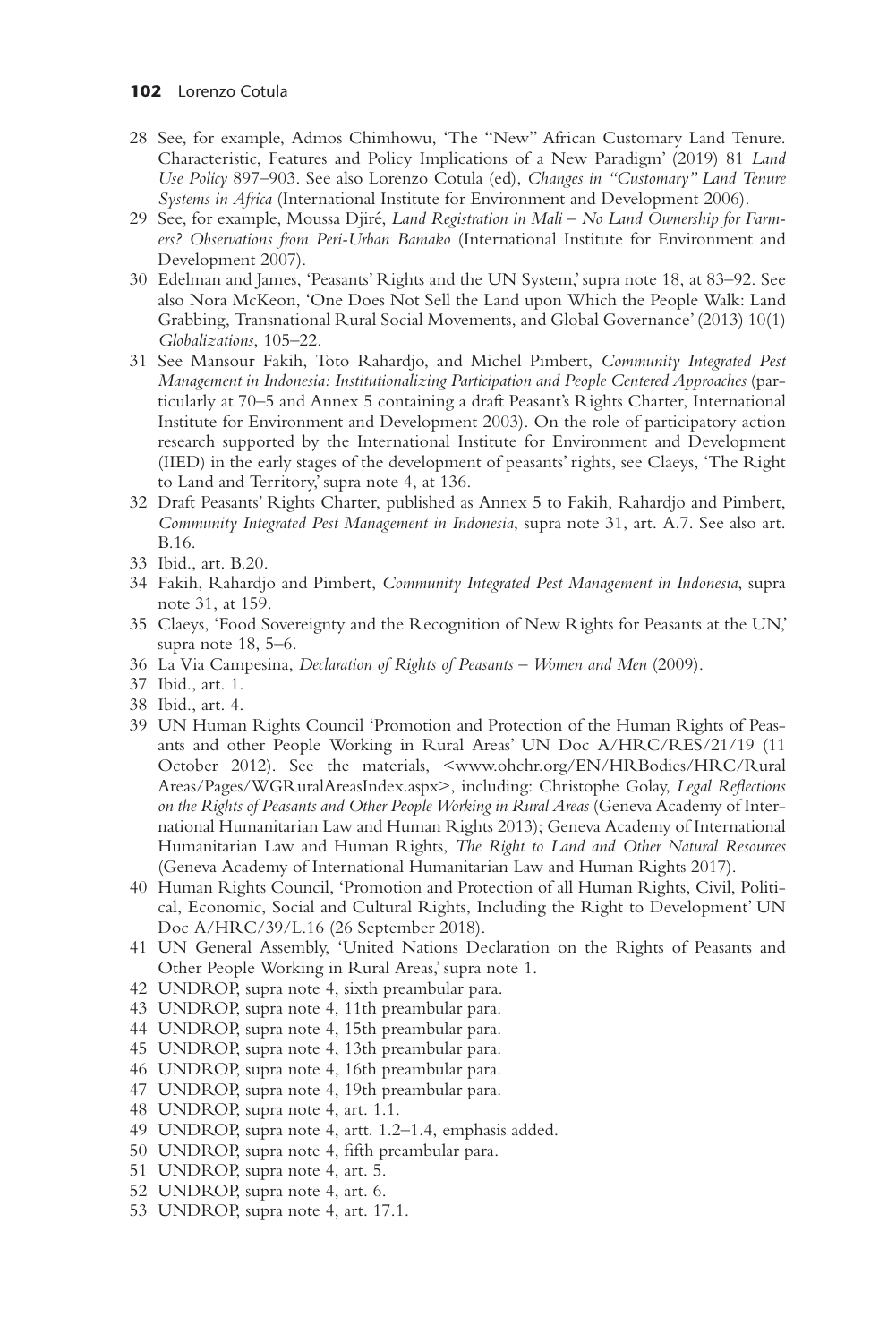- 54 Ibid.
- 55 In realising the 'fundamental right of everyone to be free from hunger,' for example, states are required to take a range of necessary measures, as relevant, including 'reforming agrarian systems in such a way as to achieve the most efficient development and utilization of natural resources.' See International Covenant on Economic, Social and Cultural Rights (adopted 16 December 1966, entered into force 3 January 1976) 93 UNTS 171 (ICESCR), art. 11.2.
- 56 UNDROP, supra note 4, art. 16.
- 57 For example, the UNDROP, supra note 4, artt. 17.1, 17.3, and 17.5
- 58 UNDROP, supra note 4, art. 17.3. See also FAO CFS VGGT, supra note 13, paras. 4.4, 53, and 7.1.
- 59 UNDROP, supra note 4, art. 17.3. See also art. 17.4, which reads: 'Peasants and other people working in rural areas have the right to be protected against arbitrary and unlawful displacement from their land or place of habitual residence, or from other natural resources used in their activities and necessary for the enjoyment of adequate living conditions. States shall incorporate protections against displacement into domestic legislation that are consistent with international human rights and humanitarian law. States shall prohibit arbitrary and unlawful forced eviction, the destruction of agricultural areas and the confiscation or expropriation of land and other natural resources, including as a punitive measure or as a means or method of war.'
- 60 UNDROP, supra note 4, art. 17.5.
- 61 UNDROP, supra note 4, art. 12.5.
- 62 See, for example, FAO CFS VGGT, supra note 13, paras. 3.1, 3.2, 4.4, 4.5, 5.3, 7.1, 8.2, 8.7, 9.4, 9.5, 11.6, 12.4, 12.6, 12.10, 12.15, 14.1, and 16.1.
- 63 For a fuller discussion, see Cotula, 'Between Hope and Critique,' supra note 6.
- 64 UNDROP, supra note 4, artt. 1.3 and 1.4. On the interface between human rights and redistributive action, see, for example, Julia Dehm, Ben Golder and Jessica Whyte, 'Introduction: 'Redistributive Human Rights?' Symposium' (2020) 8(2) *London Review of International Law* 225–32.
- 65 UNDROP, supra note 4, art. 17.6.
- 66 UNDROP, supra note 4, art. 28.
- 67 UNDROP, supra note 4, art. 17.6.
- 68 ICESCR, supra note 55, art. 11.2.
- 69 FAO CFS VGGT, supra note 13, para. 15.
- 70 UNDROP, supra note 4, art. 17.6.
- 71 Léon Duguit, *Les Transformations Générales du Droit Privé depuis le Code Napoléon* (2nd edn, Félix Alcan 1920).
- 72 For a fuller discussion, see Lorenzo Cotula, *Tenure Rights and Obligations: Towards a More Holistic Approach to Land Governance* (Food and Agriculture Organization of the United Nations, 2021).
- 73 Such as article 17 of the Universal Declaration of Human Rights (UDHR), which states that '[e]veryone has the right to own property alone as well as in association with others' and that '[n]o one shall be arbitrarily deprived of his property.'
- 74 UNDROP, supra note 4, art. 17.2; art. 1.2 clarifies that the UNDROP applies to peasants' 'dependent family members.'
- 75 UNDROP, supra note 4, artt. 3.1 and 3.3.
- 76 UNDROP, supra note 4, artt. 2.3 and 10.
- 77 UNDROP, supra note 4, art. 17.1 says 'Peasants and other people living in rural areas have the right to land, individually and/or collectively, in accordance with article 28 of the present Declaration.'
- 78 UNDROP, supra note 4, art. 28.2.
- 79 For example, while the La Via Campesina Declaration refers to the 'right to land and territory,' the UNDROP makes no explicit mention of territory, partly due to political sensitivities – though it does affirm the collective dimensions of the right to land.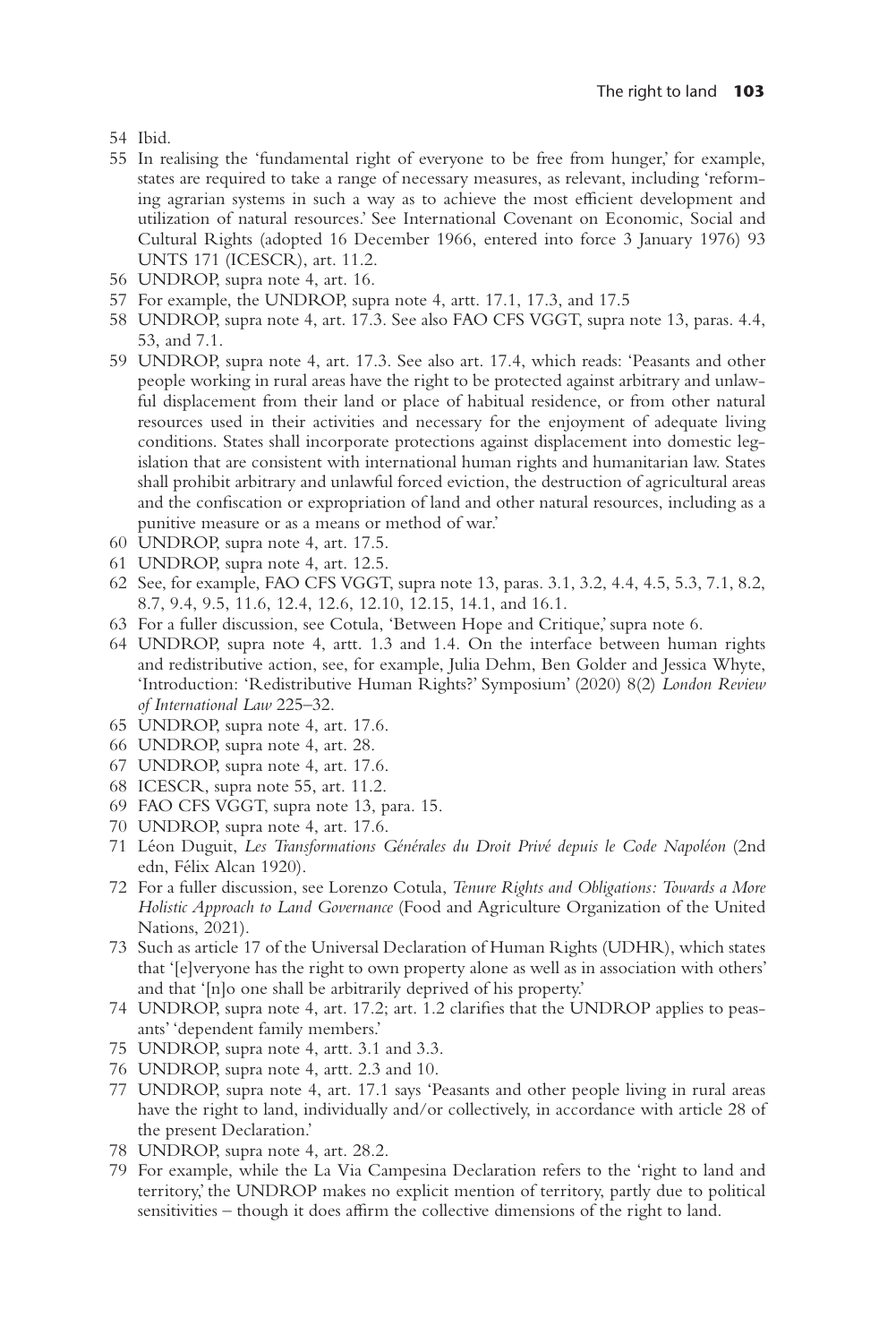- 80 See also Sérgio Sauer, 'Land and Territory: Meanings of Land between Modernity and Tradition' (2012) 1(1) *Agrarian South: Journal of Political Economy* 85–107.
- 81 UNDROP, supra note 4, art. 1.1.
- 82 UNDROP, supra note 4, artt. 1.1 and 1.2.
- 83 UNDROP, supra note 4, art. 13.
- 84 See, for example, Huq, 'Charting Global Economic Inequalities,' supra note 22, discussing the land struggles of tea plantation workers in Bangladesh. In her article, Huq reports that, based on arrangements dating back to colonial times, farm workers in the relevant site sublease small plots from plantation management to grow food crops and complement their meagre wages. The article retraces how farm workers mobilised against the compulsory acquisition of their plots for the creation of a special economic zone.
- 85 See, for example, Maya Hernández, 'Interview: Despite Escalating Assassinations, Colombian Farmworker Union Fights for the Right to Land' (2021) *Labour Notes* <www.labornotes.org/2021/01/interview-despite-escalating-assassinations-colom bian-farmworker-union-fights-right-land> accessed 25 April 2021, containing an interview with Elsa Nury Martínez Silva, a farmworker activist and the president of the National Federation of Agricultural Unions (FENSUAGRO).
- 86 Rosset, 'Re-thinking Agrarian Reform,' supra note 19, at 727.
- 87 For a fuller discussion, see Cotula, '(Dis)integration in Global Resource Governance,' supra note 23.
- 88 Julia Dehm, 'Highlighting Inequalities in the Histories of Human Rights: Contestations Over Justice, Needs and Rights in the 1970s' (2018) 31(4) *Leiden Journal of International Law* 871–95.
- 89 Human Rights Committee, *Views Adopted by the Committee under Article 5(4) of the Optional Protocol, Concerning Communication No. 2751/2016* ('*Portillo Cáceres and Others v. Paraguay*'; 20 September 2019), CCPR/C/126/D/2751/2016. The complaint was filed by a group of peasants in connection with the impacts of agrochemical fumigations from large-scale soybean plantations on public health, waterways, crops and farm animals, and daily lives. The Committee found violations of the rights to life with dignity and to privacy, family life, and home (para. 8). In discussing the concept of 'home,' the Committee noted the petitioners' 'special attachment to and dependency on the land,' referencing the UNDROP (para. 7.8). The Inter-American Court of Human Rights cited the UNDROP in *Asociación Lhaka Honhat (Nuestra Tierra) v. Argentina* ( Judgment 6 February 2020). The case concerns a long-running dispute over the recognition of the communal land rights of communities belonging to several Indigenous Peoples. The Court held that it could use the UNDROP when interpreting Argentina's obligations based on binding treaties (para. 136). For a discussion of these cases, see Golay, 'Research Brief: The Right to Land and Other Natural Resources,' supra note 3, at 4–5; Christophe Golay, *The Right to Land and the UNDROP: How Can We Use the United Nations Declaration on the Rights of Peasants and Other People Working in Rural Areas to Protect the Right to Land?* (Geneva Academy of International Humanitarian Law and Human Rights 2021) 52–3; Stéphanie de Moerloose and C. Ignacio de Casas, 'The Lhaka Honhat Case of The Inter-American Court of Human Rights: The Long-Awaited Granting of 400,000 Hectares under Communal Property Rights' (2020) *EJIL:Talk!*, <www.ejiltalk. org/the-lhaka-honhat-case-of-the-inter-american-court-of-human-rights-the-longawaited-granting-of-400000-hectares-under-communal-property-rights/> accessed 28 April 2021.
- 90 See UN Human Rights Council, 'Report of the Special Rapporteur on the Rights of Indigenous Peoples,' supra note 23; Global Witness, *Defending Tomorrow,* supra note 23.
- 91 Alan Hunt, 'Rights and Social Movements: Counter-Hegemonic Strategies' (1990) 17(3), *Journal of Law and Society* 309–28; César Rodríguez-Garavito, 'Beyond Enforcement: Assessing and Enhancing Judicial Impact,' in Malcolm Langford, César Rodríguez-Garavito and Julieta Rossi (eds), *Social Rights Judgments and the Politics of Compliance: Making it Stick* (Cambridge University Press 2017) 75–108.
- 92 See also Sofía Monsalve Suárez, 'The Human Rights Framework in Contemporary Agrarian Struggles' (2013) 40(1) *Journal of Peasant Studies* 241–2.